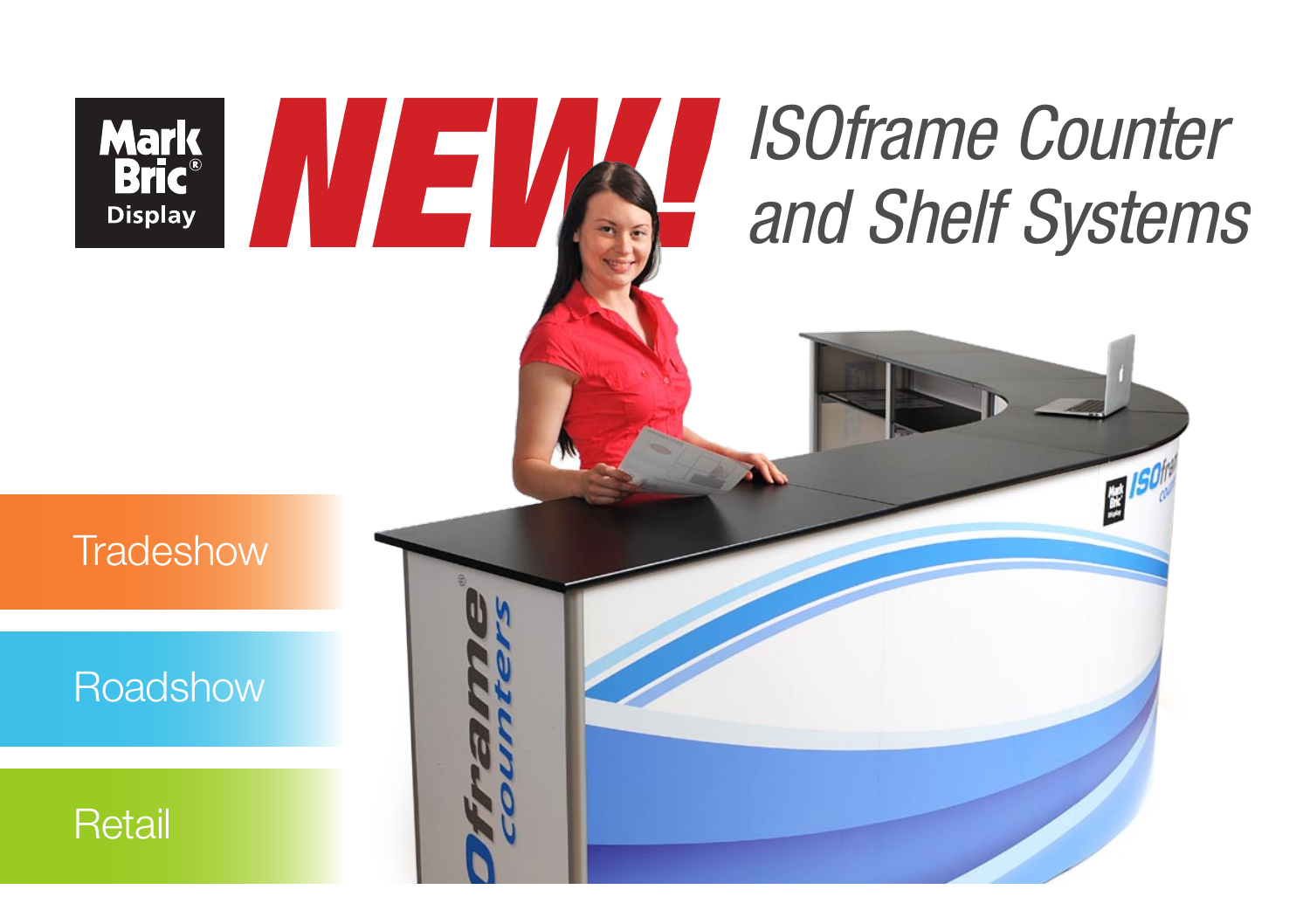## ISOframe – Large Reception Counters

The Mark Bric ISOframe program now includes a modular system of large reception counters, which can be individually designed to fit any reception area or trade show stand. Choose one of our complete counter units – straight or curved - with wooden top and inner shelves in black finish, or customize your counter by combining different counter sections into a unique shape. All of our reception counters offer a stylish solution at a reasonable price, with no compromise on quality.

*A curved 7-section customized counter unit.* 

*/ 118" (w) x 78" (d)*

*Approx. size: 3m (w) x 2m (d)* 





*Carrying bags and graphic cases are available.*

2



#### **FASTclamp**

**ISOframe** 

The ISOframe counters have an easy and tool-free assembly thanks to our unique and patented FASTclamp connector.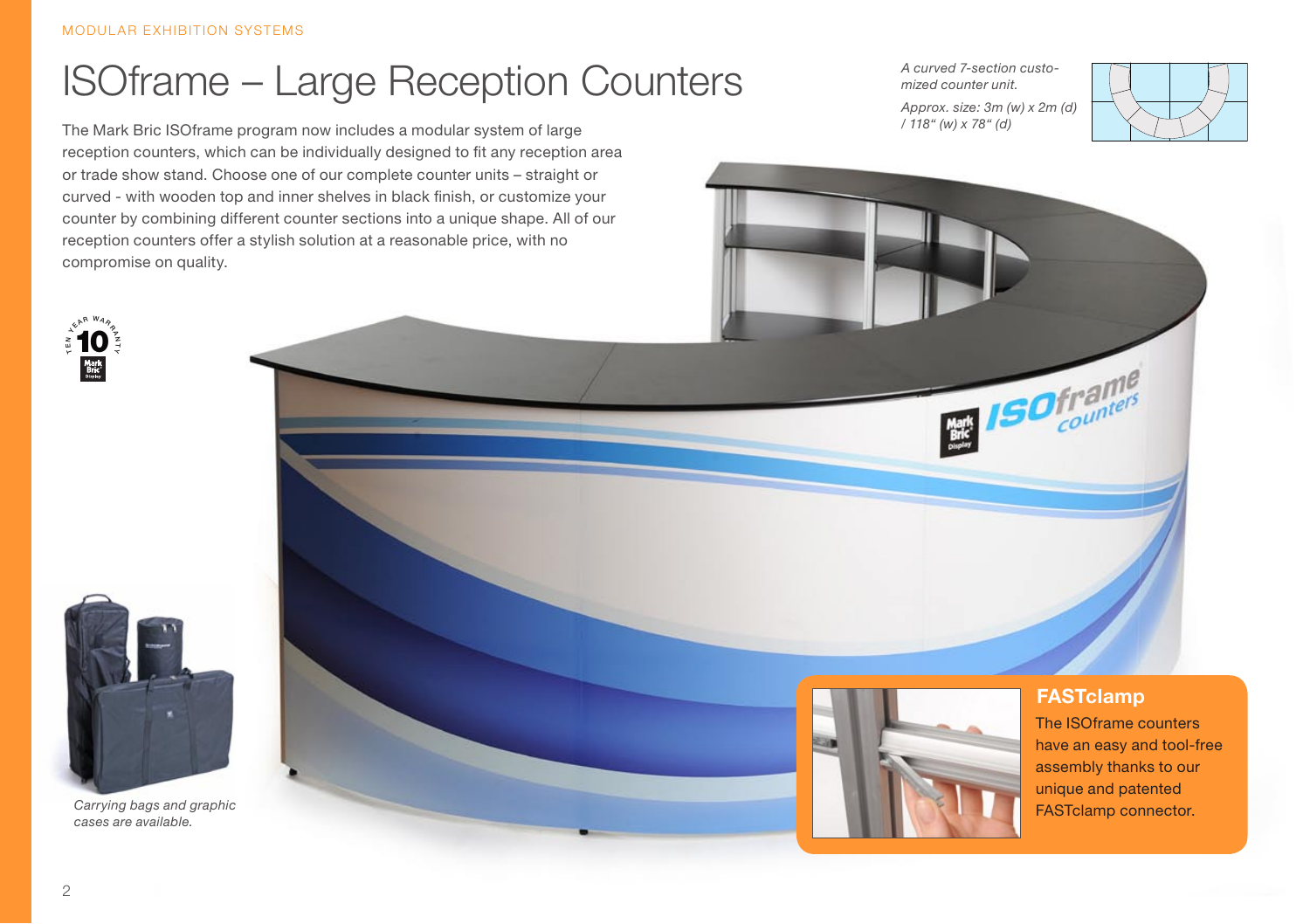

#### **Useful inner shelving**

The standard counter units include 1 inner shelf for each section. More shelves can be added and purchased extra.

### **Easy mounting in a few steps**







the order.

軰

**Double sided graphics** The counter units can be prepared and delivered for using graphic panels on both sides. Please state when placing



### **Standard units**

3-, 4- and 5-section counter units (straight or 30-degree curve) serve as our standard units. Delivered complete with framework, top shelves and 1 inner shelf/section.





*A curved 5-section standard counter unit. Approx. size: 3m (w) x 1,4m (d) / 118" (w) x 55" (d)*





*A straight 3-section standard counter unit. Approx. size: 2,5m (w) x 0,5m (d) / 98" (w) x 20" (d)*

#### **Customized units**

Combine curved and straight sections to build your own unique reception counter. 12 curved sections make a full circle.





*An S-curved 6-section customized counter unit. Approx. size: 4,1m (w) x 1m (d) / 161" (w) x 39" (d)*